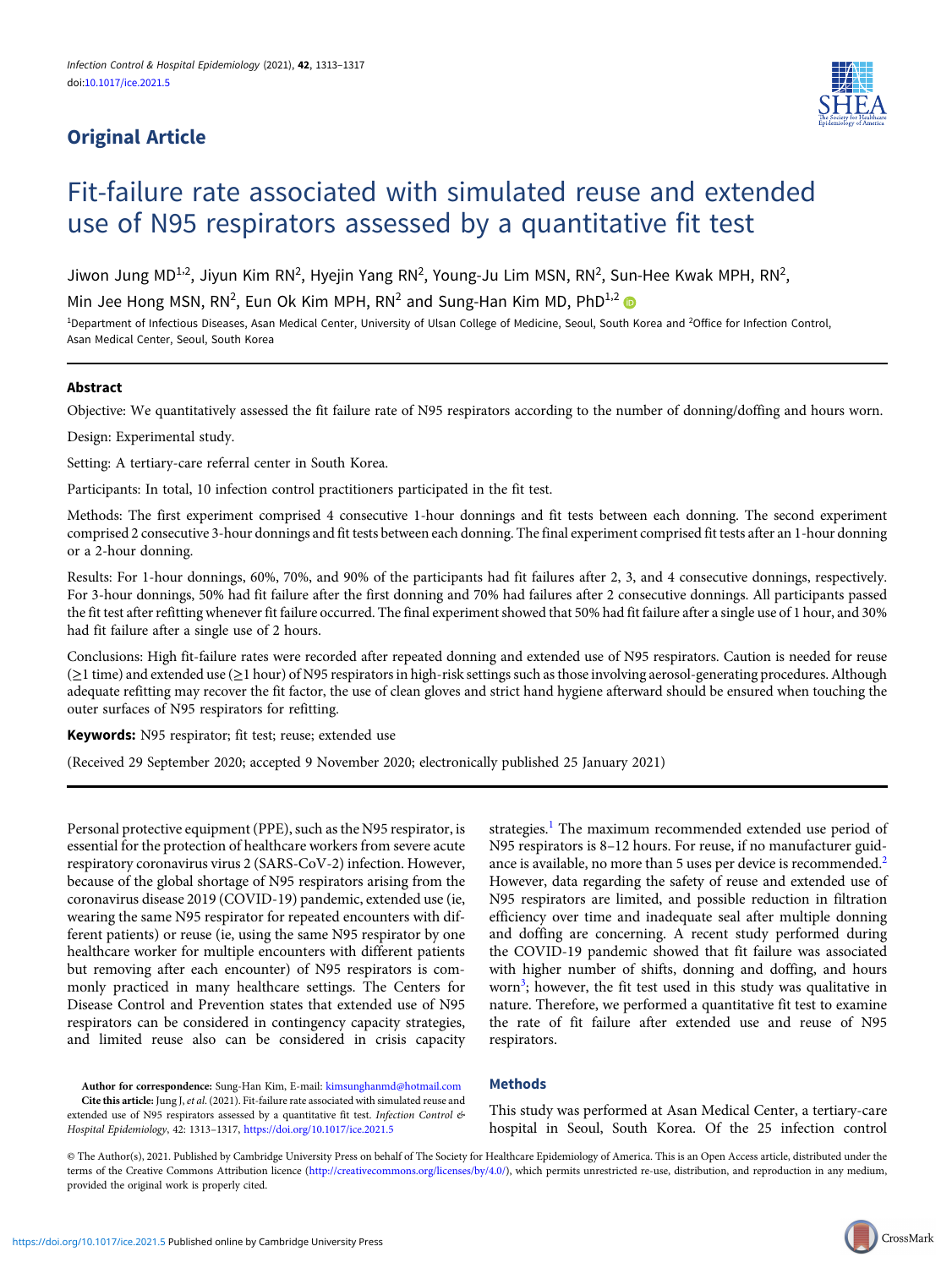

Fig. 1. Schematic flow chart of the fit test.

practitioners who work at the infection control office of Asan Medical Center, 10 female practitioners volunteered to participate in the experiment. The experiment was performed from June 30 to July 13, 2020. This study was approved by the Asan Medical Center Institutional Review Board (IRB no. 2020-1078).

All quantitative fit tests were conducted using the Portacount Pro+ Respirator Fit Tester 8038 (TSI, Shoreview, MN) in a room (dimensions,  $2.8 \times 4.6 \times 2.7$  m<sup>[3](#page-4-0)</sup>) in accordance with the manufacturer's guideline and the OSHA Respiratory Protection Standards modified ambient aerosol CNC quantitative fit-testing protocol.[4](#page-4-0) The participants engaged in exercises such as bending over, talking, side-to-side movement of the head, and up-and-down movement of the head. The overall fit factor was calculated using an equation provided in the protocol of the Portacount device. The overall fit factor ranged from 0 to 200 and was calculated as the ratio of the concentration of a challenge agent outside the respirator to the concentration of the challenge agent that leaked inside the respirator ( $C_{\text{out}}/C_{\text{in}}$ ). A fit factor of >100 was considered as "passing." The participants wore  $3M_1870 + (3M, Maplewood, MN)$  because they had previously undergone a quantitative fit test and passed with the  $3M 1870 +$  mask. The particle concentration ranged from 70 to 200. The room temperature was between 24.3°C and 26.5°C and the relative humidity was between 52% and 64%.

The schematic flow of the experiments is shown in Figure 1. To assess the fit-failure threshold number of reuse, we performed the 2 experiments of 1-hour multiple donning with the same respirator (Fig. 1A) and 3 hours donning with the same respirator (Fig. 1B). If fit failures occurred, refitting by investigator assistance and refit tests were permitted in both experiments. As we observed an unexpectedly high rate of fit failure after 2 consecutive 1-hour donning sessions and a single 3-hour donning session, we additionally performed a third experiment composed of a single 1-hour donning and fit test, and a single 2-hour donning and fit test. While N95 respirators were worn, the participants were not involved in actual clinical care. During the 1-, 2-, and 3-hour trials, they performed routine activities as infection control practitioners including office work with sitting at a desk, phone calls, talking with one another, and walking in the wards. We plugged the hole with tape just after fit test and reused the respirator. We assumed that a punctured mask would not fail the subsequent fit tests.

Graphs with median and interquartile range (IQR) of overall fit factors according to the number of reuses were generated in Prism version 5.01 software (Graphpad Software, La Jolla, CA). Kaplan-Meier curve was generated for the percent of fit failure according to the number of reuses. Normally distributed continuous variables were analyzed using the Student t test, and non-normally continuous variables were analyzed using the Mann-Whitney U test. All statistical analyses were performed using SPSS Statistics version 21 software for Windows (IBM, Armonk, NY). P values < .05 were considered statistically significant.

#### Results

In the first experiment of repeated 1-hour donning (Fig. [2A](#page-2-0) and Table [1\)](#page-2-0), all participants passed at baseline. After 2 consecutive 1-hour donnings, 6 participants had fit failures (median overall fit factor, 77; interquartile range [IQR], 22-195;  $P < .001$  vs baseline), and all passed after refitting (median overall fit factor, 190; IQR, 157–200;  $P = .03$  vs 2 consecutive 1-hour donnings). After 3 consecutive 1-hour donnings, 5 participants had fit failures (median overall fit factor, 122; IQR, 45–200;  $P = .008$  vs baseline), and all passed after re-fitting (median overall fit factor, 191; IQR, 122–196;  $P = 0.35$  vs 3 consecutive 1-hour donnings). After 4 consecutive 1-hour donnings, 7 participants had fit failures (median overall fit factor, 60; IQR, 33-129;  $P < .001$  vs baseline), and all passed after refitting (median overall fit factor, 200; IQR, 155–200;  $P = .008$  vs 4 consecutive 1-hour donnings). Excluding the result of refitting and censoring when fit failures occurred, 60%, 70%, and 90% of the participants had fit failures after 2, 3, and 4 consecutive 1-hour donnings, respectively (Fig. [3A](#page-2-0)).

In the second experiment of repeated 3-hour donnings (Fig. [2B](#page-2-0) and Table [2](#page-3-0)), all participants passed at baseline. After the first 3-hour donning, 5 participants had fit failures (median overall fit factor, 110; IQR, 57-200;  $P = .03$  vs baseline), and all passed after refitting (median overall fit factor, 200; IQR, 193–200;  $P = .06$  vs 3-hour donning). After 2 consecutive 3-hour donnings, 4 participants had fit failures (median overall fit factor, 171; IQR, 57–200;  $P = 0.02$  vs baseline), and all passed after refitting (median overall fit factor, 200; IQR, 200-200;  $P = .02$  vs 2 consecutive 3-hour donnings). Excluding the result of refitting and censoring when fit failures occurred, 50%, and 70% of the participants had fit failures after 1 and 2 consecutive 3-hour donnings, respectively (Fig. [3B](#page-2-0)).

Considering the unexpectedly high rate of fit failure noted in these experiments, we additionally performed fit tests after a single session of 1-hour donning and a single session for 2-hour donning. After 1-hour donning, 5 participants had fit failures (median overall fit factor, 126; IQR, 48–200) (Table [3\)](#page-3-0). After 2-hour donning, 3 had fit failures (median overall fit factor, 160; IQR, 78–185).

#### **Discussion**

In this study, we performed quantitative fit tests to show that extended use (>1 hour) and reuse of N95 respirators were associated with higher rates of fit failure. Refitting invariably resulted in an appropriate fitting. These data suggest that the extended use or reuse of N95 respirators due to the shortage of N95 respirators and other practical issues should be done with caution, especially in high-risk settings such as those involving aerosol-generating procedures. Therefore, more short-term use or other strategies such as powered air-purifying respirators (PAPR) should be considered in these circumstances.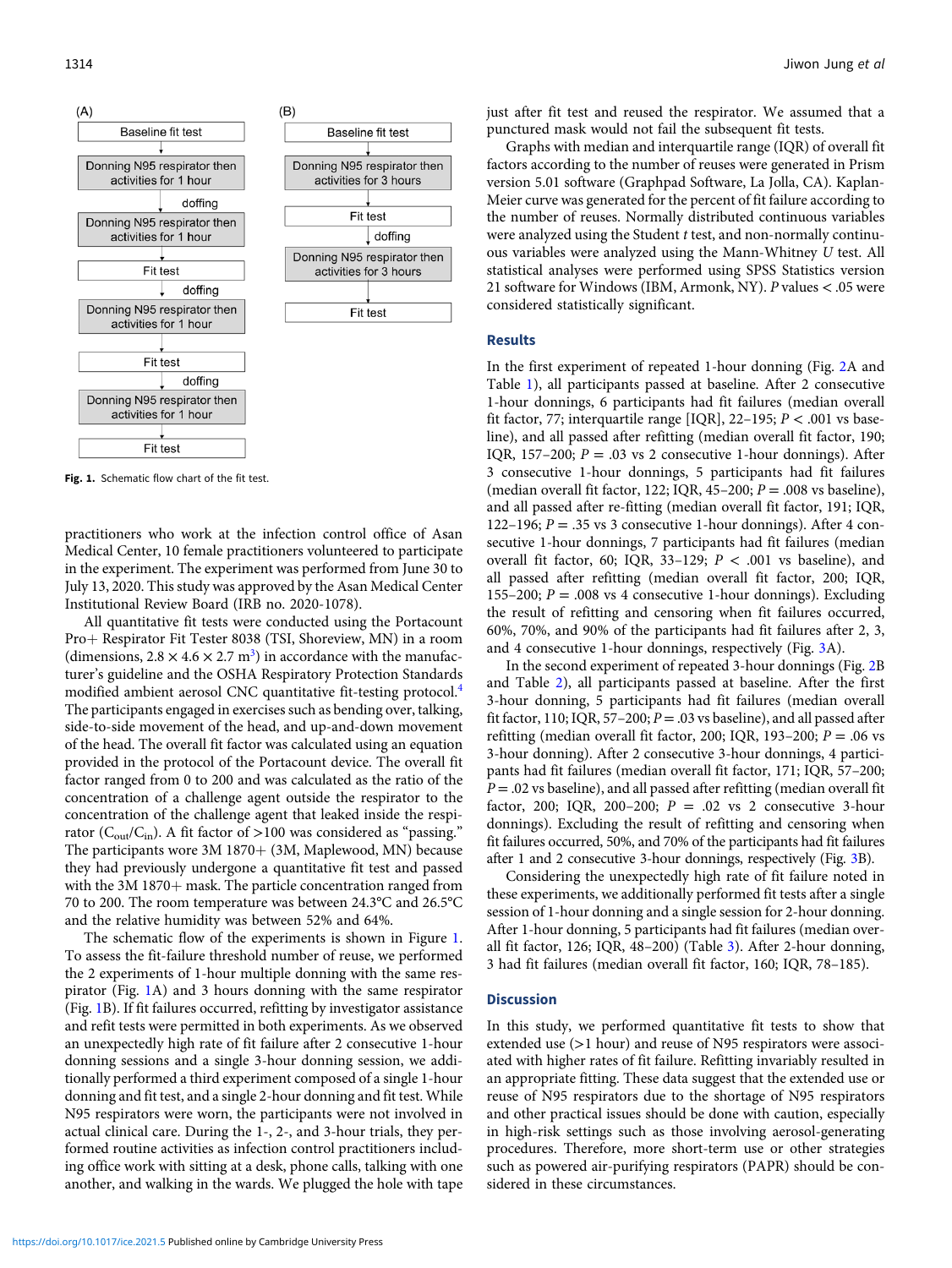#### <span id="page-2-0"></span>Table 1. Results of Repeated 1-Hour Donning Experiment<sup>a</sup>

| Participant No.                 | <b>Baseline</b>        | After Donning<br><b>Twice</b> | <b>Refitting After</b><br><b>Donning Twice</b> | After Donning<br>3 Times | <b>Refitting After</b><br>Donning 4 Times | <b>After Donning</b><br>4 Times | <b>Refitting After</b><br>Donning 4 Times |
|---------------------------------|------------------------|-------------------------------|------------------------------------------------|--------------------------|-------------------------------------------|---------------------------------|-------------------------------------------|
|                                 | 197                    | 195                           | $\cdots$                                       | 200                      | $\cdots$                                  | 61 <sup>b</sup>                 | 107                                       |
| 2                               | 200                    | 87                            | 159                                            | 200                      | $\cdots$                                  | 184                             | $\cdots$                                  |
| 3                               | 200                    | 196                           | $\cdots$                                       | 200                      | $\cdots$                                  | 87                              | 200                                       |
| 4                               | 200                    | 149                           | $\cdots$                                       | 169                      | $\cdots$                                  | 110                             | $\cdots$                                  |
| 5                               | 198                    | 13                            | 200                                            | 176                      | $\cdots$                                  | 200                             | $\cdots$                                  |
| 6                               | 200                    | 66                            | 151                                            | $\mathbf{0}$             | 133                                       | 20                              | 200                                       |
| $\overline{7}$                  | 200                    | 23                            | 200                                            | 76                       | 200                                       | 59                              | 200                                       |
| 8                               | 200                    | 26                            | 200                                            | 29                       | 191                                       | 37                              | 197                                       |
| 9                               | 200                    | 18                            | 180                                            | 75                       | 110                                       | 22                              | 155                                       |
| 10                              | 200                    | 200                           | $\cdots$                                       | 50                       | 192                                       | 41                              | 200                                       |
| Median overall fit factor (IQR) | 200<br>$(199.5 - 200)$ | 77<br>$(22 - 195)$            | 190<br>$(157 - 200)$                           | 122<br>$(45 - 200)$      | 191<br>$(122 - 196)$                      | 60<br>$(33 - 129)$              | 200<br>$(155 - 200)$                      |

Note. IQR, interquartile range. a Overall fit factor of individual participants and the median overall fit factors are shown.

**bBold value indicates fit failure.** 



Fig. 2. Overall fit factors of the participants at baseline and after repetitive donning/doffing. (A) Results of 1-hour-donning. (B) Results of 3 hours donning. Boxes represent the median and interquartile range [IQR]. Whiskers indicate the upper and lower adjacent values (within  $1.5 \times$  IQR), and isolated dots are outlier data points.

Fig. 3. Kaplan-Meier curve for percents of fit failure after repetitive donning and doffing. (A) Fit failure after 1 hour-donning. (B) Fit failure after 3 hours donning. Dots indicate the points of censoring.

When caring for patients with COVID-19, healthcare workers usually don PPE during their 3- to 4-hour shifts. Therefore, the extended use of N95 respirators is unavoidable. In addition, because of the ongoing shortage of N95 respirators during the

COVID-19 pandemic, the reuse of respirators is common practice in many healthcare settings. Previous studies showed that donning up to 5 times was associated with a relatively low failure rate (<10% and 30%)<sup>[5](#page-4-0),[6](#page-4-0)</sup>; however, in those studies, the participants wore the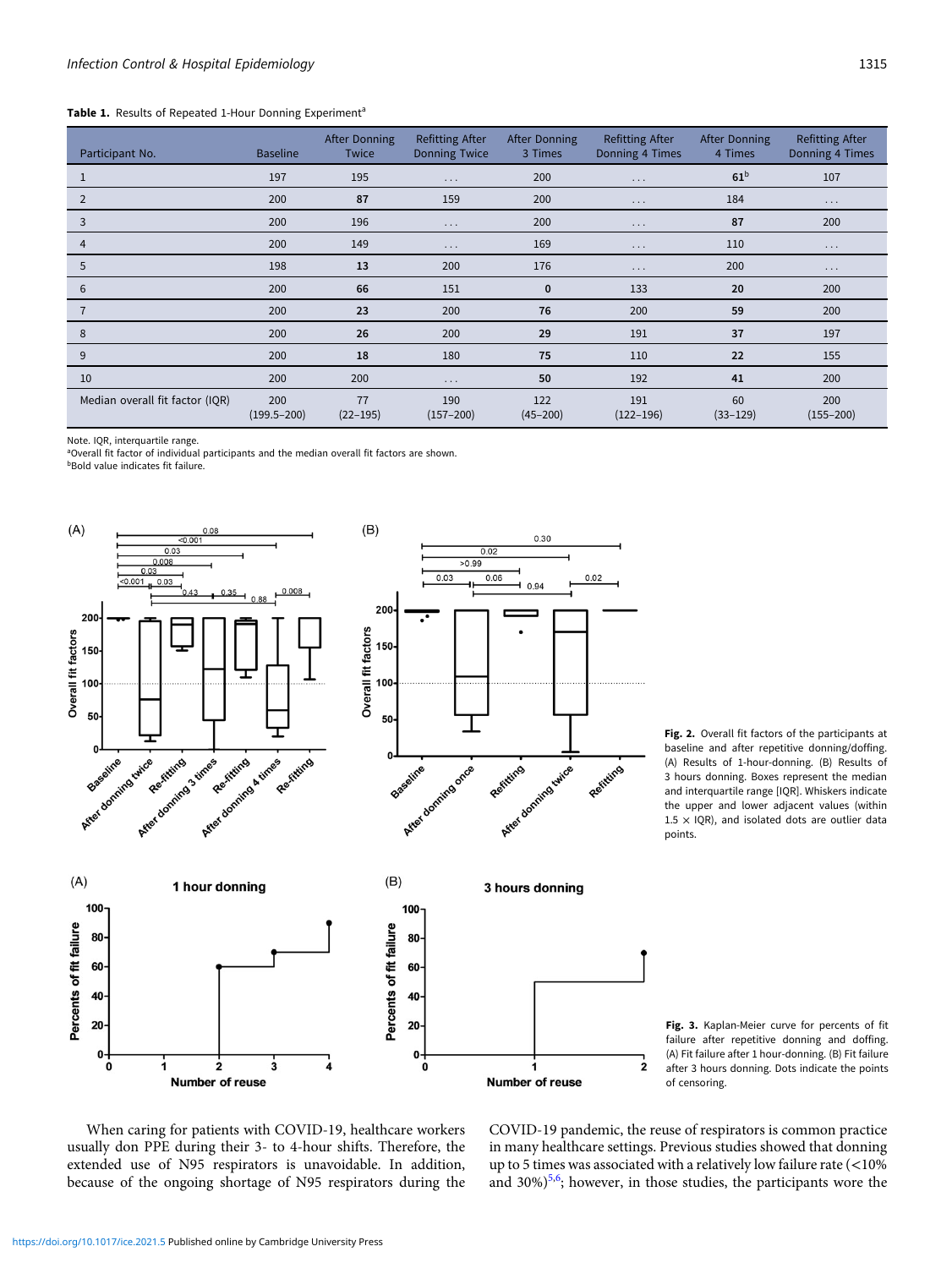<span id="page-3-0"></span>

|  |  |  |  |  | Table 2. Results of Repeated 3-Hour Donning Experiment <sup>a</sup> |
|--|--|--|--|--|---------------------------------------------------------------------|
|--|--|--|--|--|---------------------------------------------------------------------|

| Participant<br>No.                    | <b>Baseline</b>      | After<br>Donning<br>Once | Refitting<br>After<br>Donning<br>Once | After<br>Donning<br><b>Twice</b> | Refitting<br>After<br>Donning<br><b>Twice</b> |
|---------------------------------------|----------------------|--------------------------|---------------------------------------|----------------------------------|-----------------------------------------------|
| 1                                     | 200                  | 200                      |                                       | 200                              |                                               |
| $\overline{2}$                        | 200                  | 100 <sup>b</sup>         | 200                                   | 145                              |                                               |
| 3                                     | 200                  | 84                       | 200                                   | 200                              |                                               |
| 4                                     | 200                  | 119                      | 170                                   | 67                               | 200                                           |
| 5                                     | 192                  | 200                      |                                       | 196                              |                                               |
| 6                                     | 200                  | 34                       | 200                                   | 6                                | 200                                           |
| $\overline{7}$                        | 200                  | 200                      |                                       | 200                              |                                               |
| 8                                     | 200                  | 63                       | 200                                   | 199                              |                                               |
| 9                                     | 186                  | 38                       | 200                                   | 97                               | 200                                           |
| 10                                    | 200                  | 200                      |                                       | 27                               | 200                                           |
| Median<br>overall fit<br>factor (IQR) | 200<br>$(198 - 200)$ | 110<br>$(57 - 200)$      | 200<br>$(193 - 200)$                  | 171<br>$(57 - 200)$              | 200<br>$(200 - 200)$                          |

Note. IQR, interquartile range.

aOverall fit factor of individual participants and the median overall fit factors are shown. bBold value indicates fit failure.

Table 3. Results of Fit Tests After a Single Use of 1 Hour or 2 Hours

| Participant No.                    | After 1 Hour<br>Donning | After 2 Hours<br>Donning |
|------------------------------------|-------------------------|--------------------------|
| $\mathbf{1}$                       | 200                     | 155                      |
| $\overline{2}$                     | 18 <sup>a</sup>         | 170                      |
| 3                                  | 52                      | 180                      |
| $\overline{4}$                     | 87                      | 200                      |
| 5                                  | 200                     | 200                      |
| 6                                  | 63                      | 79                       |
| $\overline{7}$                     | 200                     | 76                       |
| 8                                  | 166                     | 164                      |
| 9                                  | 34                      | 6.5                      |
| 10                                 | 200                     | 156                      |
| Median overall fit factor<br>(IQR) | 127<br>$(48 - 200)$     | 160<br>$(78 - 185)$      |

Note. IQR, interquartile range.

<sup>a</sup>Bold value indicates fit failure.

N95 respirators for only about 5 minutes, which is far shorter than the usual usage in real-world practice. Therefore, we performed experiments with repetitive 1-hour and 3-hour donning sessions and observed high rates of fit failures.

Presumably, there is a significant risk of airborne transmission of SARS-CoV-2 in aerosol-generating procedures, and the body of evidence on airborne transmission of SARS-CoV-2 is continuing to grow.<sup>[7](#page-4-0),[8](#page-4-0)</sup> Our study supports the use of PAPRs during aerosolgenerating procedures involving patients with COVID-19 because face-seal leakage could occur during movements of healthcare workers and aerosols can enter inside the N95 respirators through such leakages during extended wearing, although use of PAPRs would be limited at the scale required for the COVID-19

pandemic. Failed fit tests may not directly indicate higher risks of SARS-CoV-2 infection, and the concentration of the challenge agent used in the fit test may not mimic the clinical conditions of caring COVID-19 patients. However, empirical experience warrants that the adequate fit factors should be maintained during the wearing of N95 respirators in healthcare settings until more data are available. Further study is needed to evaluate the association between fit failures of N95 respirators due to extended use or reuse and the risk of SARS-CoV-2 infection.

Although an appropriate fit was achieved in our participants through refitting by healthcare workers, the risk of contact transmission of SARS-CoV-2 from touching a contaminated surface of respirators and subsequently touching facial mucous membranes is greatly concerning. The CDC recommends that healthcare workers use a clean pair of gloves when reusing or adjusting a previously worn N95 respirator and that they discard the gloves and perform hand hygiene after donning or adjusting N95 respirators.<sup>1[,2](#page-4-0)</sup> Although our data show that refitting restores adequate fit factors, the risk of hand contamination during refitting cannot be overemphasized.

Our study has several limitations. We did not perform these experiments in the setting of patient care for COVID-19 because holes were made in the N95 respirators to insert probes for measurements. Therefore, infection control practitioners performed this study. The activity of healthcare workers caring for patients with COVID-19 may be greater than that of infection practitioners and thus associated with higher rates of fit failure. Also, the participants in this study were highly specialized infection control practitioners who were well educated in mask fitting, and the fitting factors of N95 respirators may be somewhat poorer in nonspecialized healthcare workers. Therefore, the actual fit failure rate may be higher in real-world practice. Notably, although we plugged the hole with tape, the hole might have influenced the subsequent fit-testing results. Lastly, our findings should be interpreted with caution because the rather small number of participants in our study ( $n = 10$ ) solely consisted of Asian female subjects and because only 1 brand of N95 respirator was tested. Despite these limitations, our study systemically evaluated the quantified fit factors according to the reuse or extended use of N95 respirators, which closely reflects the real-world practice during the COVID-19 pandemic.

In conclusion, the donning and extended use (>1 hour use) of N95 respirators led to higher fit failure rates. The reuse and extended use of N95 respirators should be done with caution in high-risk exposure setting such as those involving aerosol-generating procedures. Although adequate refitting may recover the fit factor, the use of clean gloves and strict hand hygiene afterward should be ensured when touching the outer surfaces of N95 respirators for refitting.

#### Acknowledgments.

Financial support. This study was supported by a grant from the Korea Health Technology R&D Project through the Korea Health Industry Development Institute, funded by the Ministry of Health & Welfare, Republic of Korea (grant no. HW20C2062).

Conflicts of interest. All authors report no conflicts of interest relevant to this article.

#### References

1. Strategies for optimizing the supply of N95 respirators. Centers for Disease Control and Prevention website. [https://www.cdc.gov/coronavirus/2019](https://www.cdc.gov/coronavirus/2019-ncov/hcp/respirators-strategy) [ncov/hcp/respirators-strategy](https://www.cdc.gov/coronavirus/2019-ncov/hcp/respirators-strategy). Accessed June 28, 2020.